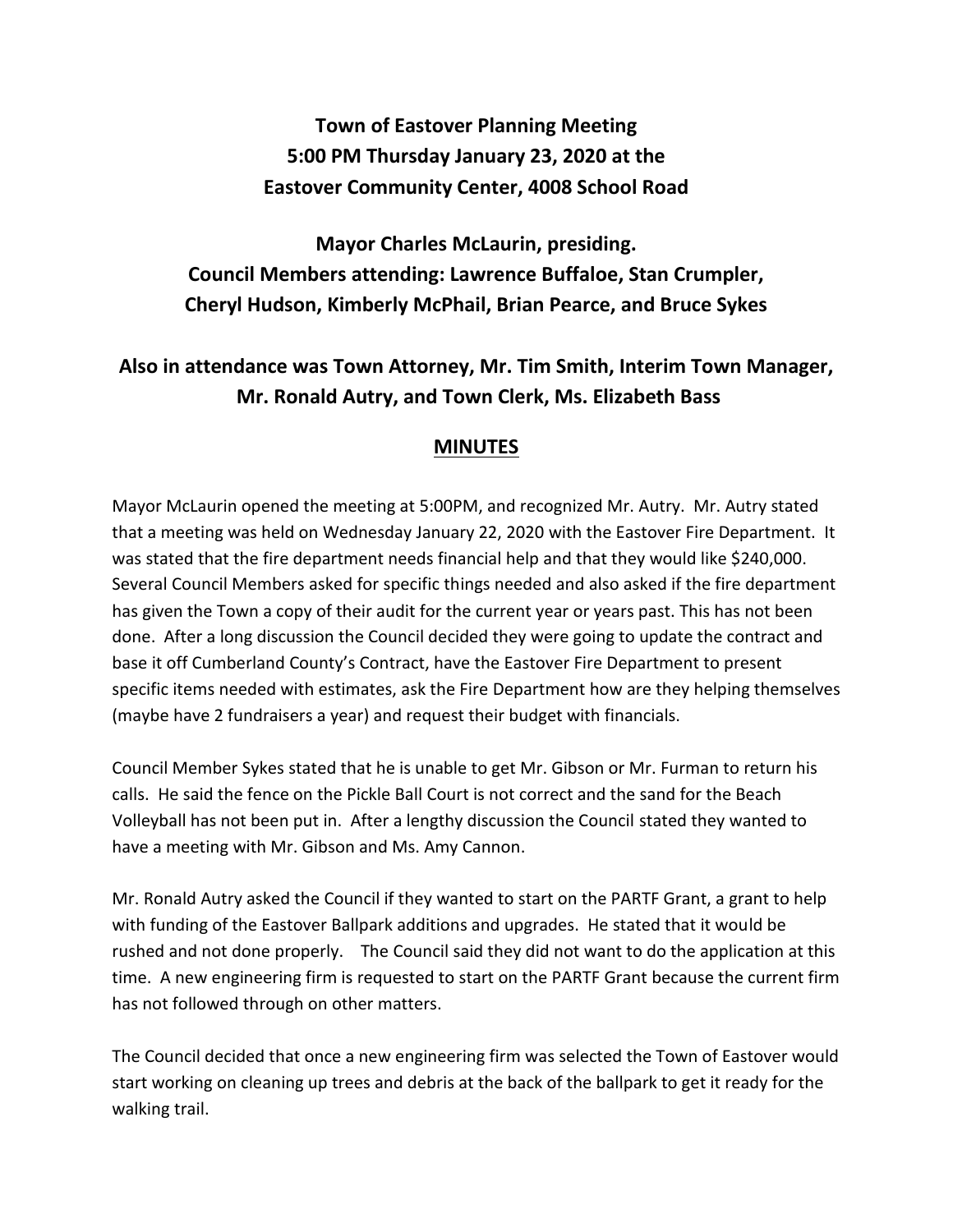Mr. Autry told the Council that Duke Energy will install 35 new lights in the Town of Eastover with 18 receptacles. There will be a onetime cost of \$18,006.48 and the monthly bill will cost approximately \$1,092.30, for all street lights.

After a brief discussion Mayor McLaurin asked for a motion to approve/disapprove adding the additional poles with receptacles and pay the onetime fee. Council Member Cheryl Hudson made a motion to approve adding the 35 lights with receptacles and paying the onetime fee. Council Member Kim McPhail  $2^{nd}$  the motion. The vote was unanimous for approval.

Christmas Decorations need to be purchased before February 28, 2020 to receive the discount. After some discussion the Council decided to order 9 pole decorations, 3 presidential snowflakes, 3 silhouette angels, and 3 silhouette holly candles. Mayor McLaurin asked for a motion to approve or disapprove the purchasing of the 3 presidential snowflakes, 3 silhouette angels, and 3 silhouette holly candles. Council Member Cheryl Hudson made a motion to approve the purchase of 3-6ft Presidential Snowflakes, 3-8ft silhouette angels, and 3-7ft silhouette holly candles all with LED lighting. Council Member Bruce Sykes  $2<sup>nd</sup>$  the motion.

Mayor McLaurin asked Attorney Tim Smith to look into the Ordinances just passed and get with the Sheriff's Attorney and see if the ordinances need to be changed. Mr. Tim Smith stated he had contacted the Sheriff's Attorney but has not been able to speak with him as of yet.

Council Member Bruce Sykes stated the Town needed to have an ordinance enacted with Cumberland County so that the Town of Eastover will be able to enforce the sign ordinance. Town Attorney Tim Smith stated he could send a letter to the offender and let them know they are in violation.

Mr. Autry informed the Council that Powell Bill Funds need to be spent. He told the Council that with certain conditions unpaved roads could be paved if the Department of Transportation would give ownership to the Town of Eastover. Mr. Autry will look into this and give specific streets.

Mayor McLaurin stated that the Town will not be building a New Town Hall. He said once the Eastover Sanitary District builds their new building the Town is going to look into moving into that building. Mayor McLaurin and Council asked to get a meeting scheduled with Mr. and Mrs. Sanderson, the current owners of the Eastover Sanitary District building, to let them know the Town is interested in purchasing the building.